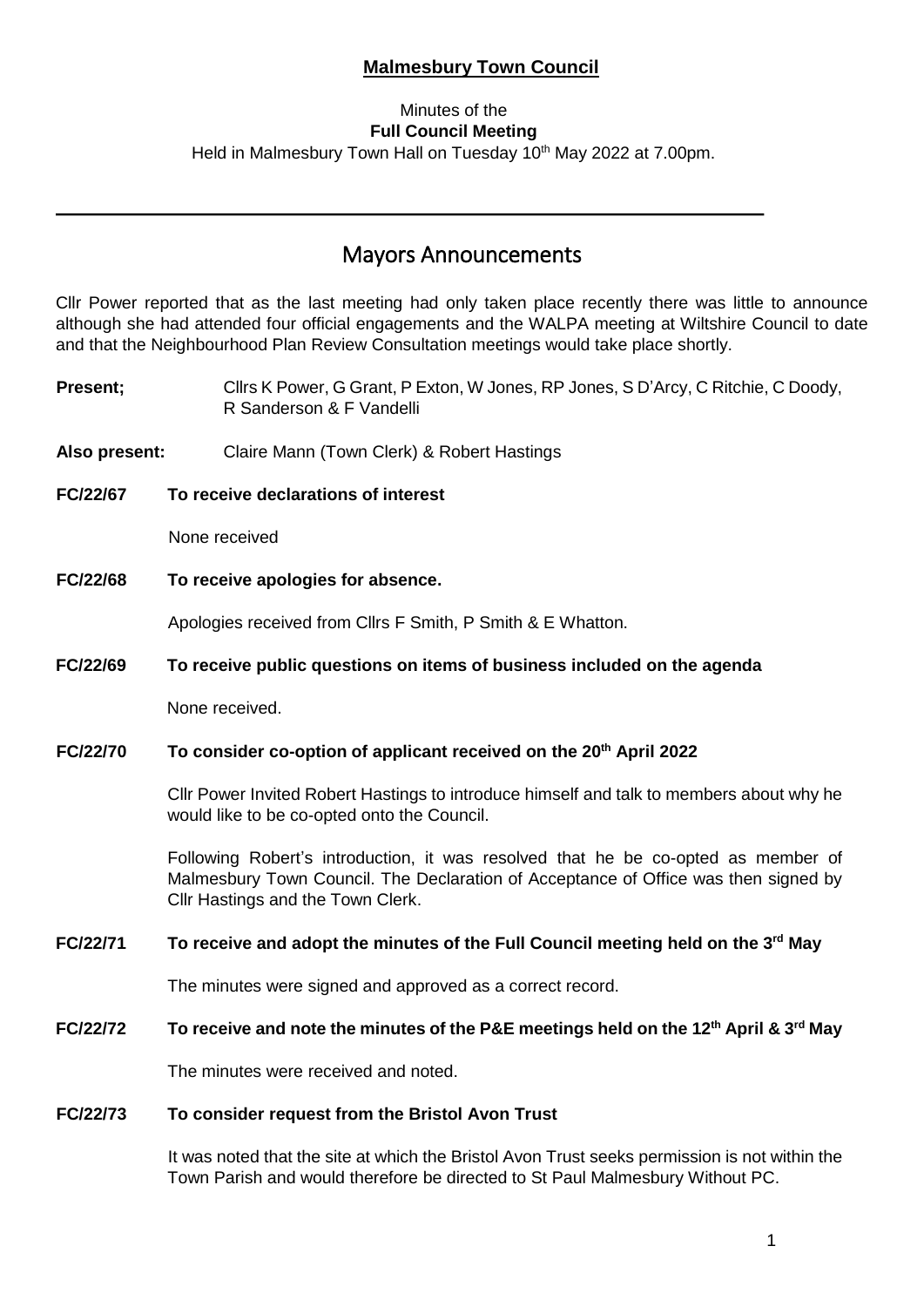#### **FC/22/74 To note progress on Bus Development Plan**

Cllr Doody reported that Wiltshire Council had not received any funding from Central Government towards public transport. The Group will continue to work and Cllr Grant stated that he had raised the issue with the relevant Cabinet Member at Wiltshire Council.

Cllr Exton requested that updates, such as this item and the following three, are accompanied by a suitable written report.

*Cllr Vandelli arrived*

#### **FC/22/75 To receive Governance Review update and determine next steps**

Cllr Grant detailed the proposals & discussions. A public meeting had taken place in the Town Hall recently and a workshop of the Electoral Review Committee had taken place earlier that day.

Cllr W Jones expressed intense dismay on behalf of MTC that members of the Electoral Review Committee (ERC) had not attended the public consultation. Cllr Grant stated that any further conversations he will have with reference to the Community Governance Review (CGR) will be as a member of the Town Council not the ERC.

Members of the Town Council noted that St Paul Malmesbury Without PC circulated correspondence to Milbourne residents which detailed the potential increase in precept payment, information that is not relevant to the CGR only Governance & Community Identity should be factors for consideration.

Cllr Power will write as Mayor to the Electoral Review Committee noting issues raised by members.

#### **FC/22/76 To receive Neighbourhood Plan Review update and determine next steps**

Cllr Power stated that the consultation is currently available online until the 20<sup>th</sup> May. Cllrs were requested to make their representation.

#### **FC/22/77 To receive Planning Appeal updates, including feedback from WALPA meeting with Wiltshire Council on the 5 th May and determine next steps**

There are currently three appeals underway. Cllrs noted that there is much work to do ahead of the inquiry and hearings.

#### **FC/22/78 To receive High Street Welcome Back Funding update and future Wiltshire Council proposals for supporting High Streets**

It was noted that £7k has been allocated by Wiltshire Council to Malmesbury. It was agreed that the areas which will receive attention are;

- Outside Town Hall
- **Birdcage Walk**

Cllr Grant will follow up the method of allocation and how the figure was reached.

#### **FC/22/79 To receive updates from representatives of Malmesbury Town Council on the following organisations**

**Wiltshire Association of Local Councils & Society of Local Council Clerks –** Nothing to report

**Malmesbury Conservation Group –** Cllr R P Jones was unable to attend and asked Cllr Ritchie to forward details